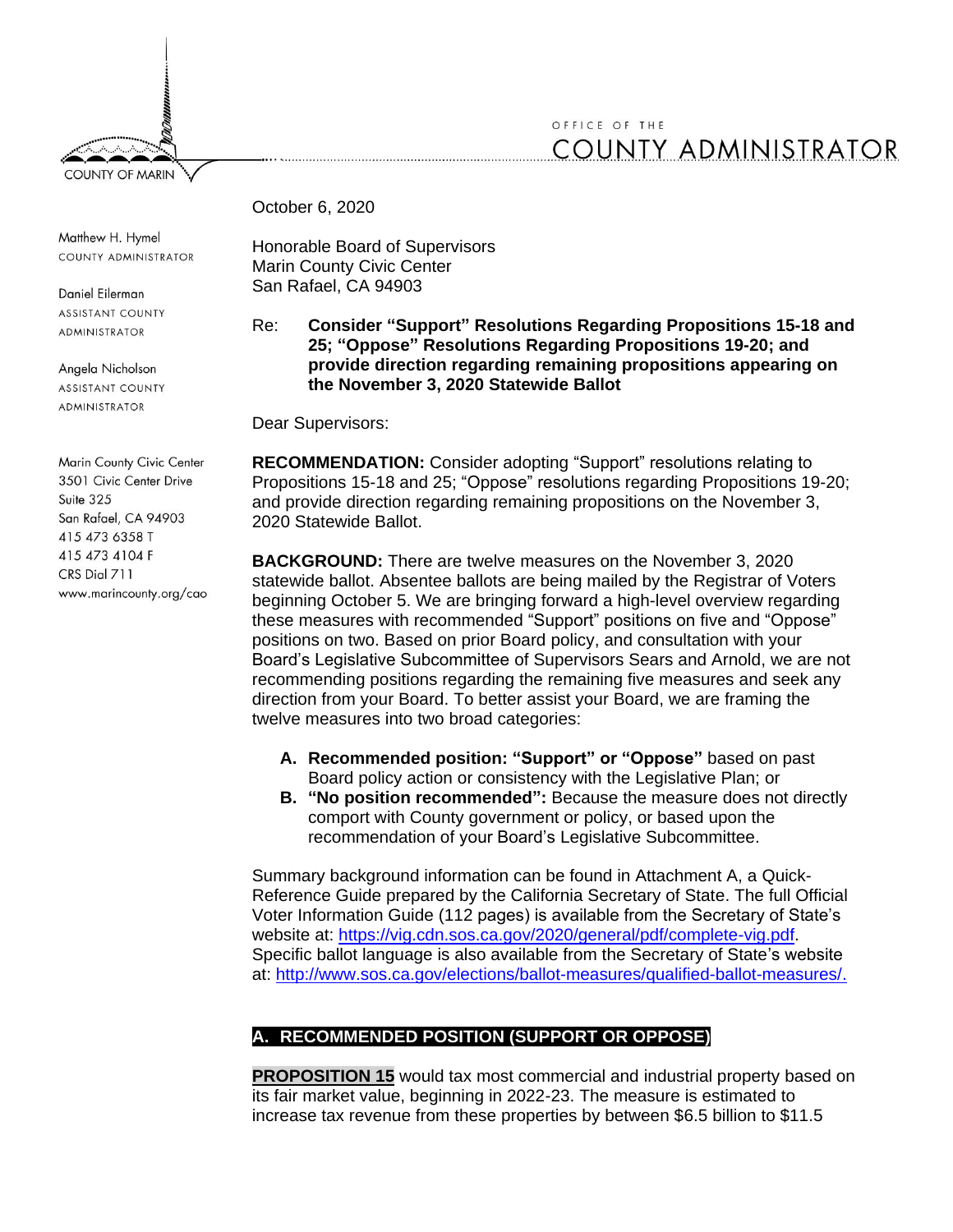PG. 2 OF 12 billion per year statewide. Because the measure would tax commercial and industrial property differently than residential and agricultural property, it's also known as the "split roll" measure.

> The increased property tax revenue would be distributed to counties, schools, cities, and special districts, in essentially the same proportion as under current law. The measure would increase the amount of work county assessors do and could require changes in how they do their work. Increased revenue is first required to cover costs incurred by counties to administer the program, as well as any losses to the state General Fund resulting from decreased corporate and personal income taxes.

> [Supporters](https://www.yes15.org/who-supports) include a broad range of organizations from education, health care, and local school boards. These organizations generally argue that, while the wealthiest corporations avoid paying their fair share, California schools have the most crowded classrooms in the nation and our local communities are struggling to respond to the impact of the COVID-19 pandemic. Supporters include the California Teachers Association; California Nurses Association; Health Access California; AFSCME; California State Firefighters Association; SEIU California; the Board of Supervisors for Alameda, Contra Costa, Los Angeles, San Francisco, Santa Barbara, Santa Clara, and Santa Cruz Counties. The League of Women Voters of California also supports Prop 15.

> [Opponents](https://noonprop15.org/coalition-members/?gclid=Cj0KCQjwqfz6BRD8ARIsAIXQCf0jwpl6W66-w1YhwfMOd2EY6-Ac6tuqbfiRYO7R5RKfH3cURraUWksaAg6PEALw_wcB) generally argue that the measure will raise taxes on business property, which will ultimately be passed on to consumers in the form of increased costs on just about everything people buy and use. Opponents also argue that increasing business taxes is particularly problematic at this time given the reduced economic activity associated with COVID-19. Opponents include the California Business Roundtable; California Chamber of Commerce; Western Growers Association; and the Howard Jarvis Taxpayers Association. The California State Association of Counties (CSAC) did not take a position.

> Per the Legislative Analyst's Office (LAO), the increased property taxes on commercial properties, valued more than \$3 million, could provide \$6.5 billion to \$11.5 billion in new funding to local governments and schools.

> After offsetting local costs of implementation, the Department of Finance estimates net increased revenues of approximately \$19 million for the county, cities and special districts. In addition, Prop 15 would generate approximately \$23 million for schools, of which approximately \$7.5 million would be distributed to Marin County schools.

> Consistent with Board policy and the Legislative Plan to provide a sustainable, quality education system, and also because the measure assures more equitable taxation policy and additional revenues for local government services and education, including reimbursement for the increased local costs of implementation, we recommend a **SUPPORT position on Proposition 15.**

> **PROPOSITION 16**, regarding State Constitution Section 31 of Article 1, would repeal the 1996 Proposition 209 ban on the consideration of race, sex, color, ethnicity, and national origin in public education, public employment, and public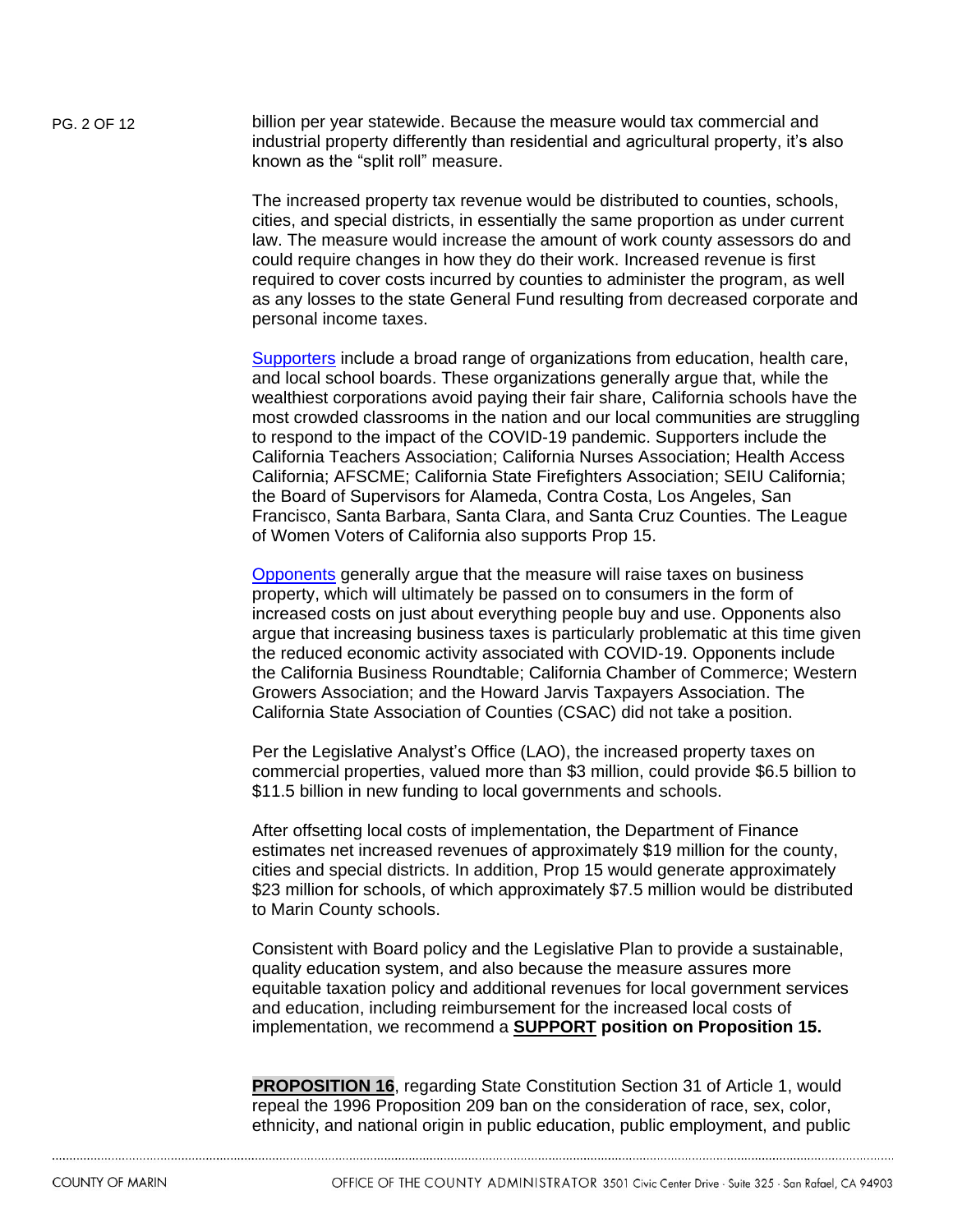PG. 3 OF 12 contracting. Prop 209 effectively banned Affirmative action in state hiring, contracting, and education. Prop 16 would reverse that ban and allow schools and public institutions to take race, ethnicity, color, national origin, and gender into consideration when admitting students to colleges, hiring employees for public jobs, and selecting contractors for public projects.

> [Supporters](https://voteyesonprop16.org/endorsements/) include CSAC, the State Legislature, the League of California Cities, and the Western Center on Law and Poverty. Your Board supported ACA 5 in June, which placed the measure on the ballot. The League of Women Voters of California also supports, arguing that "Prop 16 provides all Californians a fair opportunity in education, employment, and contracting."

> [Opponents](https://californiansforequalrights.org/) include Californians for Equal Rights led by Ward Connerly, generally arguing that consideration of race and gender devalues merit and legalizes discrimination. Tom Campbell, Former Dean, Haas School of Business at UC Berkeley, is also a prominent opponent.

> The LAO estimates that approval would have no direct effect on state and local entities because the measure does not require any change to current policies or programs.

Consistent with CSAC, and also with Board policy and the Legislative Plan in favor of civil rights and equity, we recommend a **SUPPORT position on Proposition 16.** 

**PROPOSITION 17** would restore the right to vote to a person who is on parole (those convicted of felonies when they have finished serving their term of confinement to prison). According to the California Department of Corrections and Rehabilitation, there are currently over 50,000 Californians on parole.

[Supporters](https://yeson17.vote/) include the American Probation and Parole Association and Anti-Defamation League, generally arguing that people who are able to become civically engaged in their communities after they are released are actually three times more likely to never be arrested again.

Supporters also argue that Prop 17 would enhance equity. People of color, and especially Black men, are overrepresented in prison populations nationwide. Many states instituted broad felony disenfranchisement provisions after the Civil War, when Black men were given the right to vote and property taxes and other voting restrictions were eliminated. Per CSAC's analysis, California is one of only three states that denies the right to vote to people on parole, but allows those on probation to vote. CSAC did not take a position on Prop 17. The League of Women Voters of California supports, as does ACLU California; the Brennan Center for Justice; Governor Newsom; SEIU; AFSCME; and the California Labor Federation. Marin County's criminal justice department heads also support.

Opponents include the Election Integrity Project California, Inc. and Crime Victims United of California, which generally argues that while on parole, a former criminal's liberties, such as movement, association, activities and even ownership of certain items, are still heavily restricted and regularly monitored by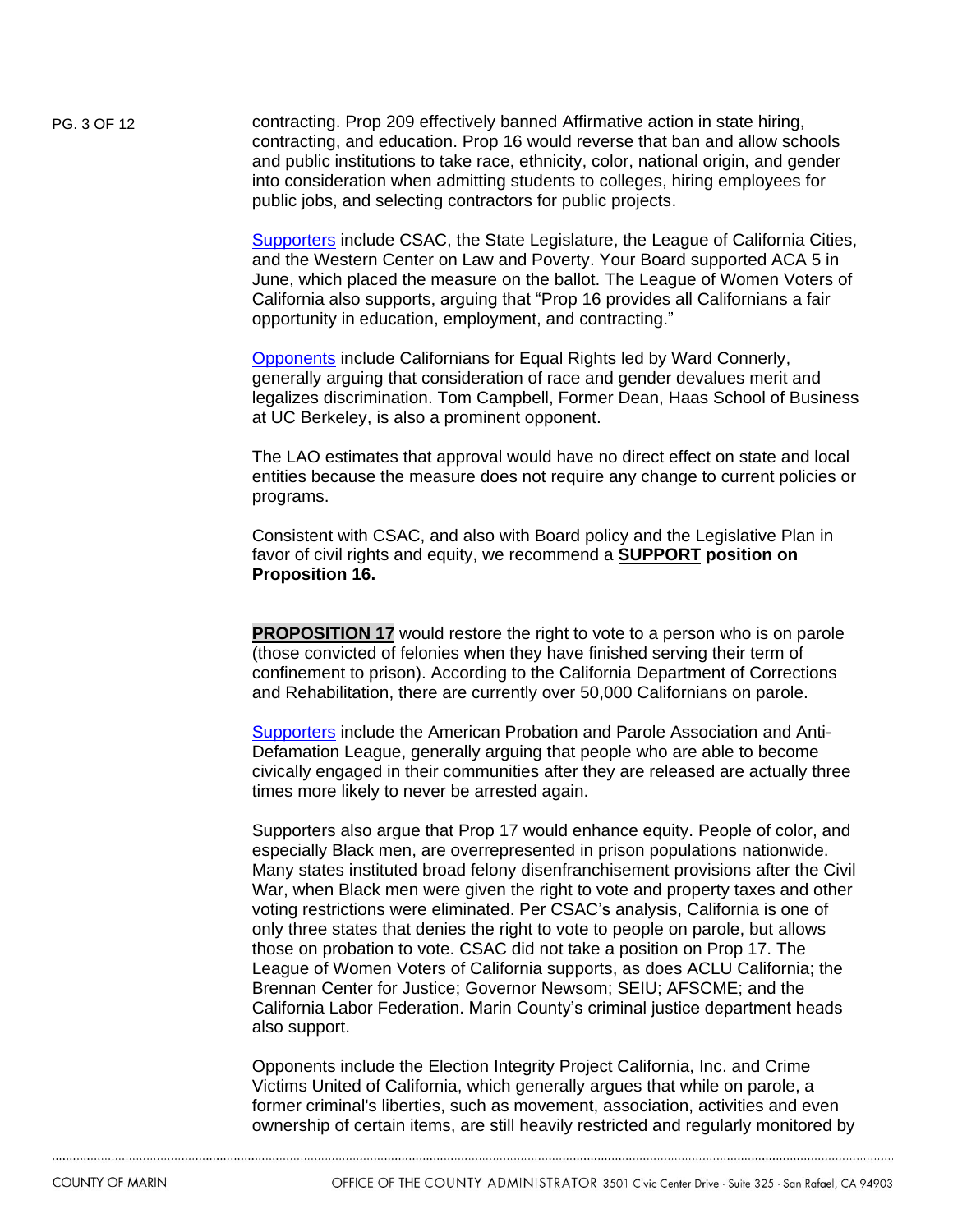PG. 4 OF 12 the system. Any misstep results in immediate re-incarceration. In other words, an individual on parole has not regained the full trust of the society at large, nor the privilege to participate as a full member of that society.

There is no significant fiscal impact for this measure to be implemented.

Consistent with Board policy in favor of increasing voter turnout, equity and also restorative justice, we recommend a **SUPPORT position on Proposition 17.** 

**PROPOSITION 18**, regarding elections and voting age, would make eligible 17 year-olds who will be 18 years old by the time of the next general election to vote in the primary election and any special elections preceding the general election.

Supporters include the League of Women Voters of California, California School Boards Association and the University of California Student Association, which generally contend that young people whose birthdays fall between the primary and general election are currently at a disadvantage to those who are permitted to vote in the primaries. Because many 17-year-olds are still in high school, allowing them to participate in primary elections while they are taking classes on civic engagement could increase turnout, and studies also reportedly have shown that, once a person votes in an election, they are more likely to do so again and allows for increased voter engagement.

Opponents, which include the Howard Jarvis Taxpayers Association, contend that 17-year-olds are still minors, have virtually no experience with earning a living and paying taxes, which are real life experiences vital for voting.

CSAC did not take a position on Prop 18. The LAO estimates that approval would increase statewide county costs likely between several hundreds of thousands of dollars and \$1 million every two years by increase work for county election officials.

Consistent with Board policy in favor of increasing voter turnout, we recommend a **SUPPORT position on Proposition 18.** 

**PROPOSITION 19** would (a) significantly expand the tax benefit for existing homeowners wishing to move; (b) restrict the property tax benefit for transfer of family property; and (c) establish funds with the intent of providing increased funding to certain fire protection districts and local agencies.

Generally speaking, qualifying homeowners currently may transfer their property tax base to a replacement residence only if the replacement property is of equal or lesser value; the replacement residence is in a specific county; and the transfer occurs only once. The table on the following page summarizes Prop 19's key changes: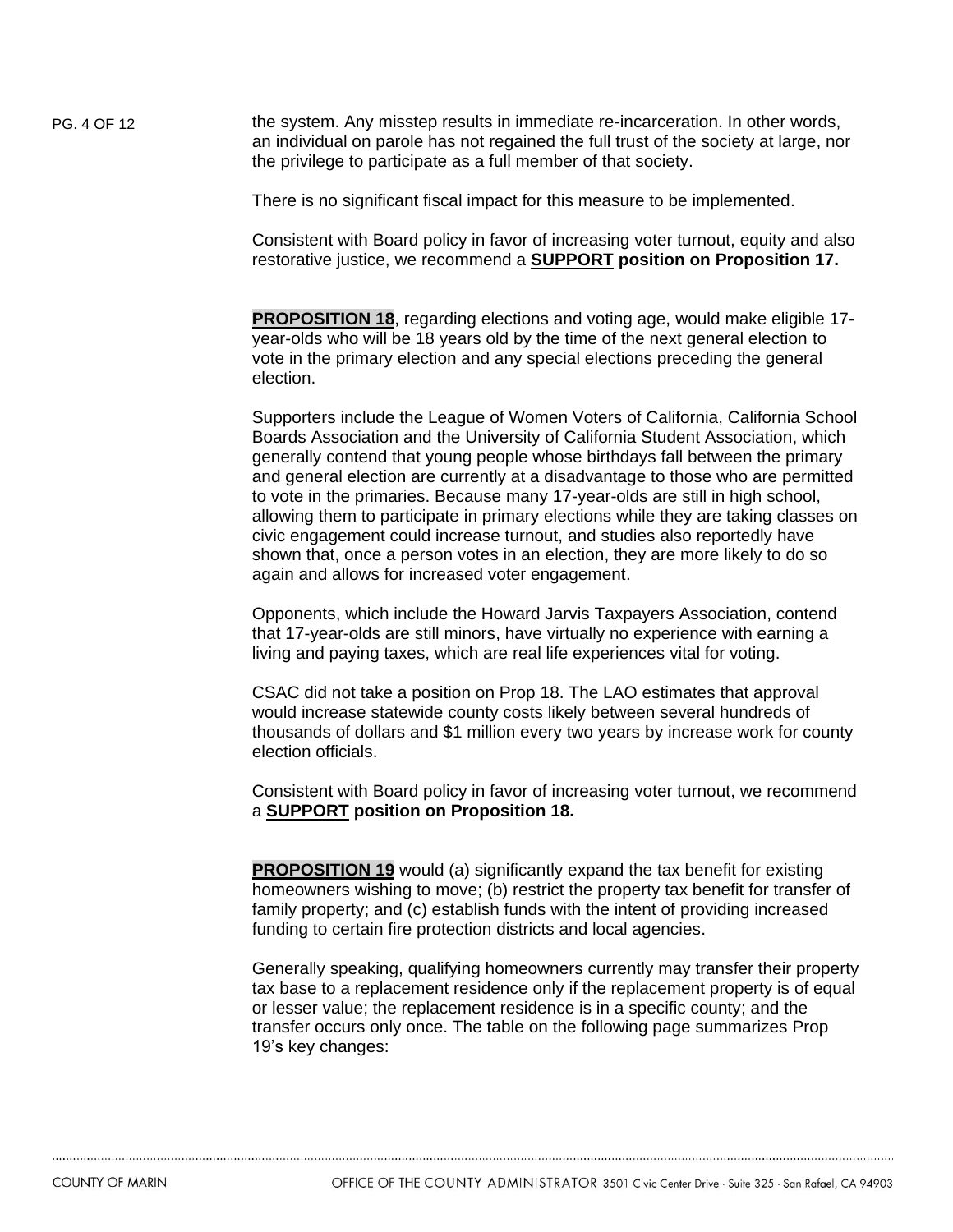| PG. 5 OF 12 |                               | <b>Homeowner</b><br><b>Eligibility</b>                          | <b>Residential</b><br><b>Property</b><br>Eligibility                      | Frequency                             | <b>County to County</b><br><b>Transfer</b>              |
|-------------|-------------------------------|-----------------------------------------------------------------|---------------------------------------------------------------------------|---------------------------------------|---------------------------------------------------------|
|             | Current<br>Law                | Restricted to<br>homeowners<br>$55+$ or<br>severely<br>disabled | Restricted to<br>replacement<br>properties of<br>equal or lesser<br>value | A once in a<br>lifetime               | Only if approved by<br><b>Board of Supervisors</b>      |
|             | Proposed<br><b>Initiative</b> | Same                                                            | No value limit on<br>replacement<br>properties                            | Up to three<br>times in a<br>lifetime | Permitted anywhere<br>in state, between any<br>counties |

[Supporters](https://www.yeson19.vote/) include the California Association of Realtors, arguing that approval will increase home sales by, first, allowing most homeowners to keep their accumulated tax benefit when purchasing a new home and, second, restricting the property tax benefit currently given to inheritors of real property. Other supporters include the Congress of California Seniors; Californians for Disability Rights; California Professional Firefighters; California Statewide Law Enforcement Association; California Nurses Association; Governor Newsom; California Business Roundtable; and California Black Chamber of Commerce.

Opponents include CSAC, which argues that the measure will significantly reduce a reliable source of revenue – and that approval would erode local control over property tax revenues. CSAC argues that it "would expand property tax portability for homeowners and keep property taxes suppressed under Proposition 13 (1978) by allowing eligible homeowners to keep their artificially low property tax bill when they move to a home of any value, anywhere in the state, as many times as they choose."

The League of Women Voters of California also opposes Prop 19, arguing that "Prop 19 exacerbates an already inequitable property tax system - offering tax breaks to people who do not need them." In addition, "while the plan to put state revenue from increased home sales into a fund to support firefighting may sound appealing, it will make it more difficult for the legislature to fund the state's response to other natural disasters or public health crises."

The LAO estimated that a similar measure might result in increased revenue in the tens of millions of dollars per year collectively for local agencies, but also tens of millions in new costs for county assessors. On the low end, the measure could reduce local agency revenues by tens of millions of dollars in addition to increased costs to assessors. Counties probably would need to hire new staff and make computer upgrades to carry out the measure, increasing costs for counties by tens of millions of dollars per year.

In addition to County fiscal effects, the equity aspects of increasing this tax break for homeowners over 55 should be considered. According to the Public Policy Institute of California, California's income inequality ranks sixth worst in the United States. Homeowners over 55 are overwhelmingly more likely to be wealthy and white compared to other Californians, partly because residential property is the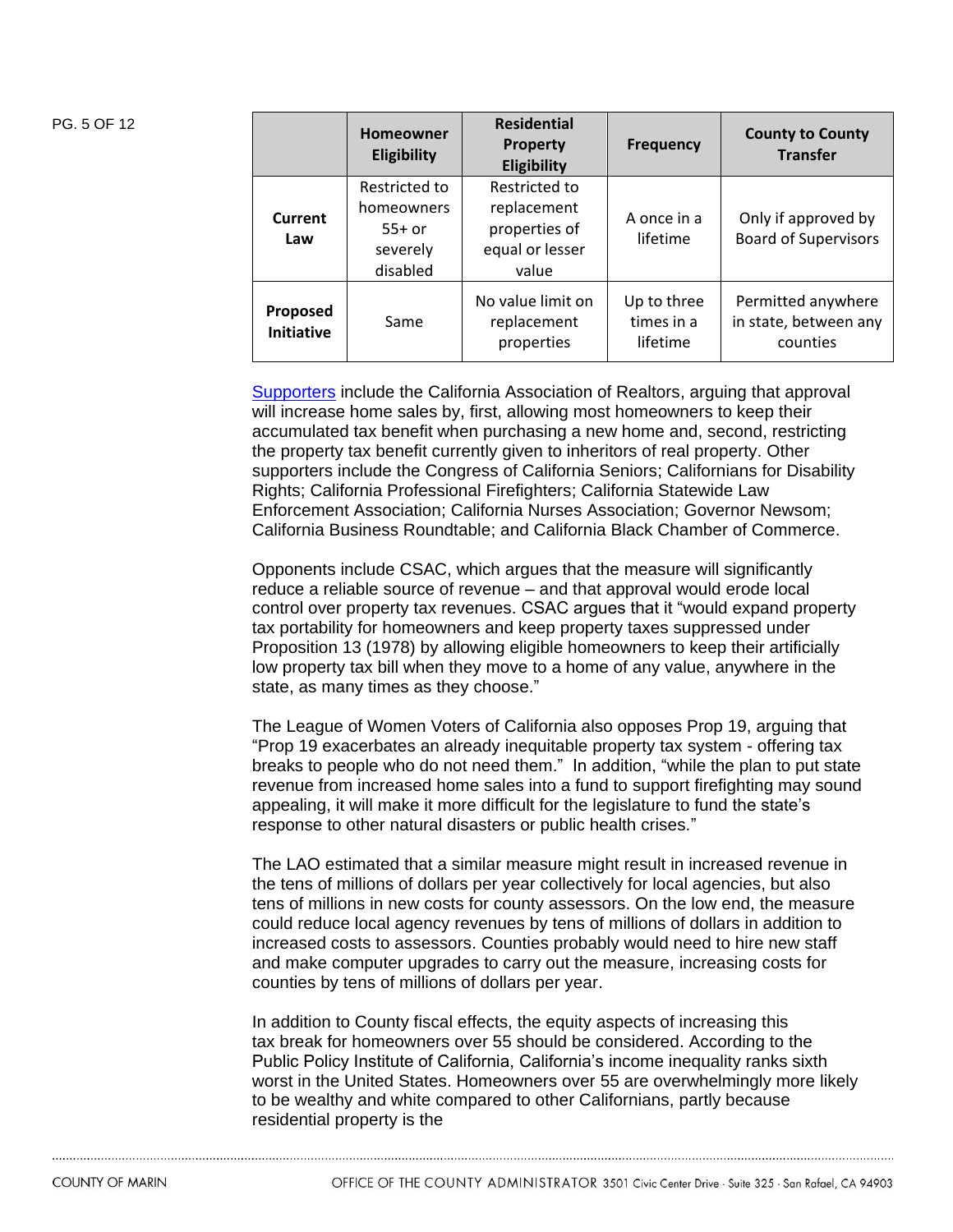PG. 6 OF 12 most important factor in building generational wealth, and partly due to the persistent effects of widespread discriminatory real estate practices, such as redlining. Homeowners are also more likely to have higher income and higher net worth than renters. Per CSAC's analysis, to the extent this portion of Proposition 19 further expands the tax break for homeowners over 55, it will increase these inequities and could result in a lower level of government services than would otherwise be provided due to reduced local tax revenue.

> Consistent with CSAC; with Board policy to maintain local discretion with regard to local revenue sources; and with Board policy to ensure an equity approach toward policy, we recommend an **OPPOSE position on Proposition 19.**

> **PROPOSITION 20** would amend state law to (1) increase penalties for certain theft-related crimes, (2) change the California Department of Corrections and Rehabilitation's existing nonviolent offender release consideration process, (3) change county probation community supervision practices, and (4) require DNA collection from adults convicted of certain misdemeanors.

[Supporters](https://keepcalsafe.org/) of Proposition 20 generally argue that, despite the violent nature, certain crimes are incorrectly designated as non-violent under California law. Because they are designated as non‐violent, offenders serving current state prison terms for these crimes are eligible for parole consideration after serving the full term for their primary offense. Additionally, they argue this measure provides protection against violent crime by allowing DNA collection from persons convicted of theft or drug offenses. Supporters include the California Chamber of Commerce; California Grocers Association; California Retailers Association; League of California Cities; and a number of public safety leaders.

[Opponents](https://noprop20.vote/) include the League of Women Voters of California, California Democratic Party, ACLU of California, National Center for Crime Victims, California Teachers Association, SEIU California, ACLU of California, and the Chief Probation Officers of California, which generally argue that California already has lengthy sentences and strict punishment for serious and violent crime and this measure would unnecessarily result in tens of millions of dollars being spent on prisons while cutting rehabilitation programs and support for crime victims.

Additionally, opponents argue that increasing penalties for theft related crimes will have a disproportionate impact on Black, Latino, and low-income individuals. Lastly, they argue that California has made progress by enacting criminal justice reforms in recent years to reduce prison spending and expand rehabilitation, and this measure would repeal California's progress. The League of Women Voters argues that "Prop 20 sends California in the wrong direction at a time when there is forward momentum toward smart justice approaches that increase public safety and reduce costs to the state." Marin County's criminal justice department heads all oppose.

The LAO estimates increased state and local correctional costs likely in the tens of millions of dollars annually, primarily due to increases in county jail populations and levels of community supervision. Also, increased state and local court-related costs could total more than several million dollars annually. Last,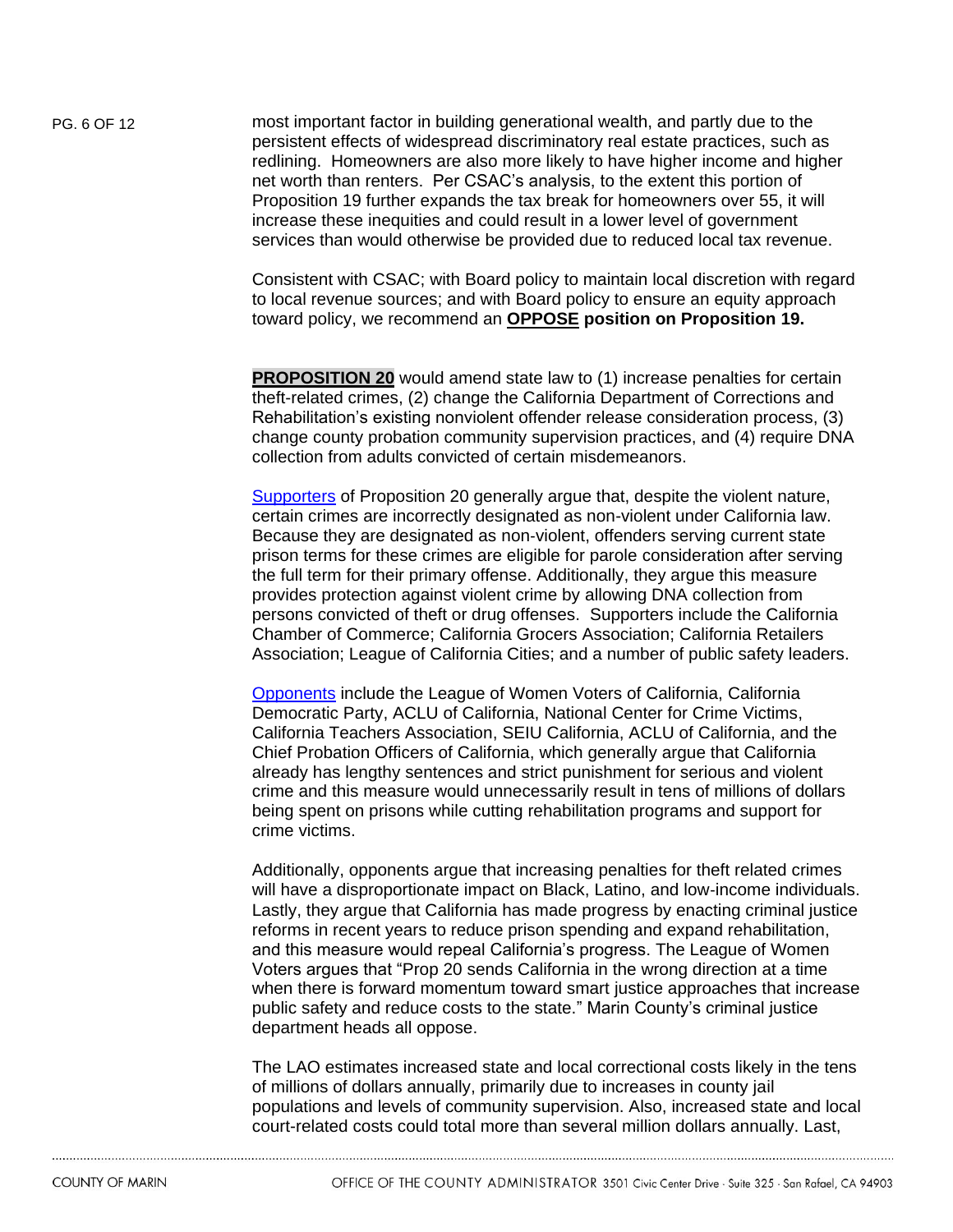PG. 7 OF 12 increased state and local law enforcement costs could total more than a few million dollars annually related to collecting and processing DNA samples.

> Consistent with Board policy in favor of continued restorative justice policy, and also ensuring equity in criminal justice, we recommend an **OPPOSE position on Proposition 20.**

**PROPOSITION 25**, regarding cash bail, requires a majority of voters to approve a 2018 state law (Chapter 244, Statutes of 2018, Hertzberg‐SB 10) before it can take effect. SB10 was approved by the Legislature in 2018 to replace the current money bail system with a system for pretrial release from jail based on a determination of public safety or flight risk, and limits pretrial detention for most misdemeanors.

Proposition 25 is a referendum on SB 10 and will determine whether the bill will go into effect. Specifically, approval would (1) eliminate release on bail, (2) create a new process for release before arraignment, and (3) change the existing process for release at arraignment.

[Supporters](https://yesoncaprop25.com/bail_reform_supporters) include the California Democratic Party, California Teachers Association, and League of Women Voters of California, which generally argue that safety, not money or race, should be the guiding factor to determine who must stay in jail before they go to trial. The bail reform law balances safety, fairness, and the rights of defendants and victims, and no one who is a safety risk can use bail to buy their way out of jail just because they are wealthy. Prop 25 creates a fairer system that doesn't base freedom on the ability to pay, but rather on the public safety risk of the defendant. There are roughly 46,000 people awaiting trial in local jails. Many of the defendants are not a safety risk to the public. Other supporters include SEIU California, Western Center on Law and Poverty; and the California Medical Association.

The League of Women Voters argues that "cash bail both criminalizes poverty and reflects the systemic racism that plagues our criminal legal process. California must move away from the money bail system to create a fairer and more equitable criminal legal system that balances public safety with the presumption of innocence." The Chief Probation Officers Association and Public Defenders Association of California support, as do all of Marin County's criminal justice department heads.

[Opponents](https://stopprop25.com/coalition-members-2/) include the California Black Chamber of Commerce; California Business Roundtable; California Peace Officers' Association; and the American Bail Coalition, which argues that the bail reform will eliminate the right of people accused of a crime to have a choice of securing their release through bail or a pretrial release program. Instead, it will force Californians to rely on a computergenerated system of profiling managed by government bureaucrats to determine who can and cannot get out of jail pending trial. Additionally, some opponents contend that certain civil rights groups oppose Proposition 25 because it will create more biased outcomes against people of color and those from economically disadvantaged areas.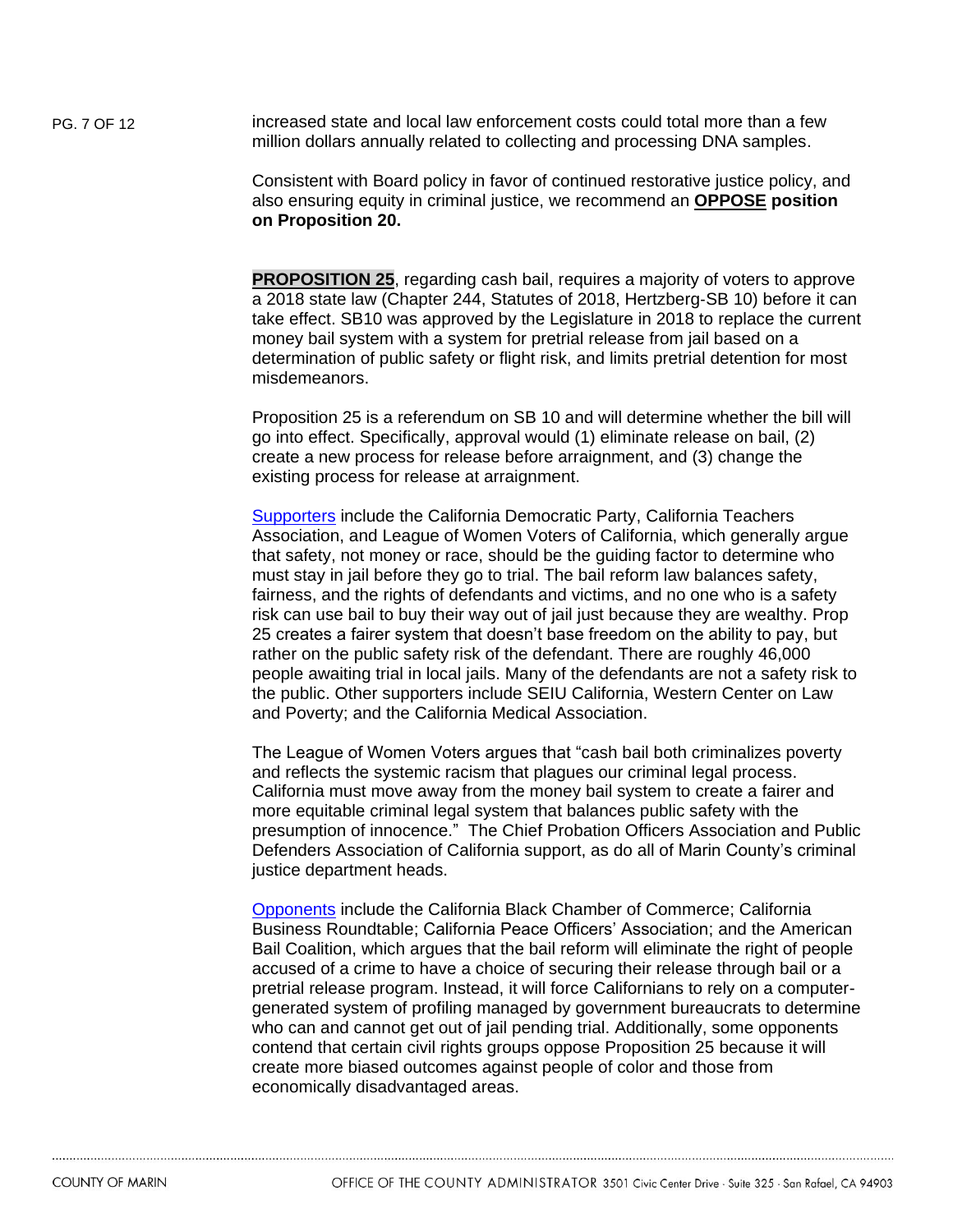PG. 8 OF 12 The LAO estimates increased state and local costs possibly in the mid-hundreds of millions of dollars annually for a new process for releasing people from jail prior to trial. It is unclear whether some of the increased state costs would be offset by local funds currently spent on this type of workload. Also, there is estimated decreased county jail costs possibly in the high tens of millions of dollars annually. Lastly there is an unknown net impact on state and local tax revenues generally related to people spending money on goods rather than paying for release from jail prior to trial.

> Consistent with Board policy in favor of restorative justice and ensuring equity in criminal justice, we recommend a **SUPPORT position on Proposition 25.**

## **B. NO POSITION RECOMMENDED (NEUTRAL)**

Below we provide a brief overview regarding the remaining five measures on the November 3 ballot. Based on prior Board policy, and/or based upon the recommendation of the Legislative Subcommittee, we are not recommending a formal Board position on these measures but welcome any Board direction.

**PROPOSITION 14**, regarding funding stem cell and other medical research, would authorize \$5.5 billion in general obligation bonds primarily for stem cell research and the development of new medical treatments.

[Supporters](file://///CO.MARIN.CA.US/FS1/CAOSHARE/Management/LEGISLATIVE%20PROGRAM/Nov%2020%20Ballot%20Measures/There%20were%20no%20PACs%20registered%20to%20oppose%20the%20ballot%20initiative) include the American Association for Cancer Research, the University of California Board of Regents, patient advocates, scientists, and doctors for continuing funding for stem cell research, treatments, and cures.

The Center for Genetics and Society opposes the measure, arguing that it lacks legislative oversight of the California Institute for Regenerative Medicine which provides the grants to support stem cell research from the bonds.

At the time of print, there were no PACs registered to oppose the ballot initiative.

**PROPOSITION 21** would amend state law to allow local governments to establish rent control on residential properties over 15 years old. It allows rent increases on rent-controlled properties of up to 15 percent over three years from previous tenant's rent above any increase allowed by local ordinance. It exempts individuals who own no more than two homes from new rent-control policies. In accordance with California law, it provides that rent-control policies may not violate landlords' right to a fair financial return on their property.

[Supporters](https://yeson21ca.org/endorsements/) include the ACLU, Healthy Housing Foundation, California Nurses Association, California Alliance for Retired Americans, SEIU, and Housing California, which generally argue the measure would allow communities to limit rent increases and preserve affordable housing. They also argue it brings stability to seniors, families and working Californians where wages have remained stagnant, while rents have increased astronomically. Per the supporters, half of all renters statewide — more than 3 million households —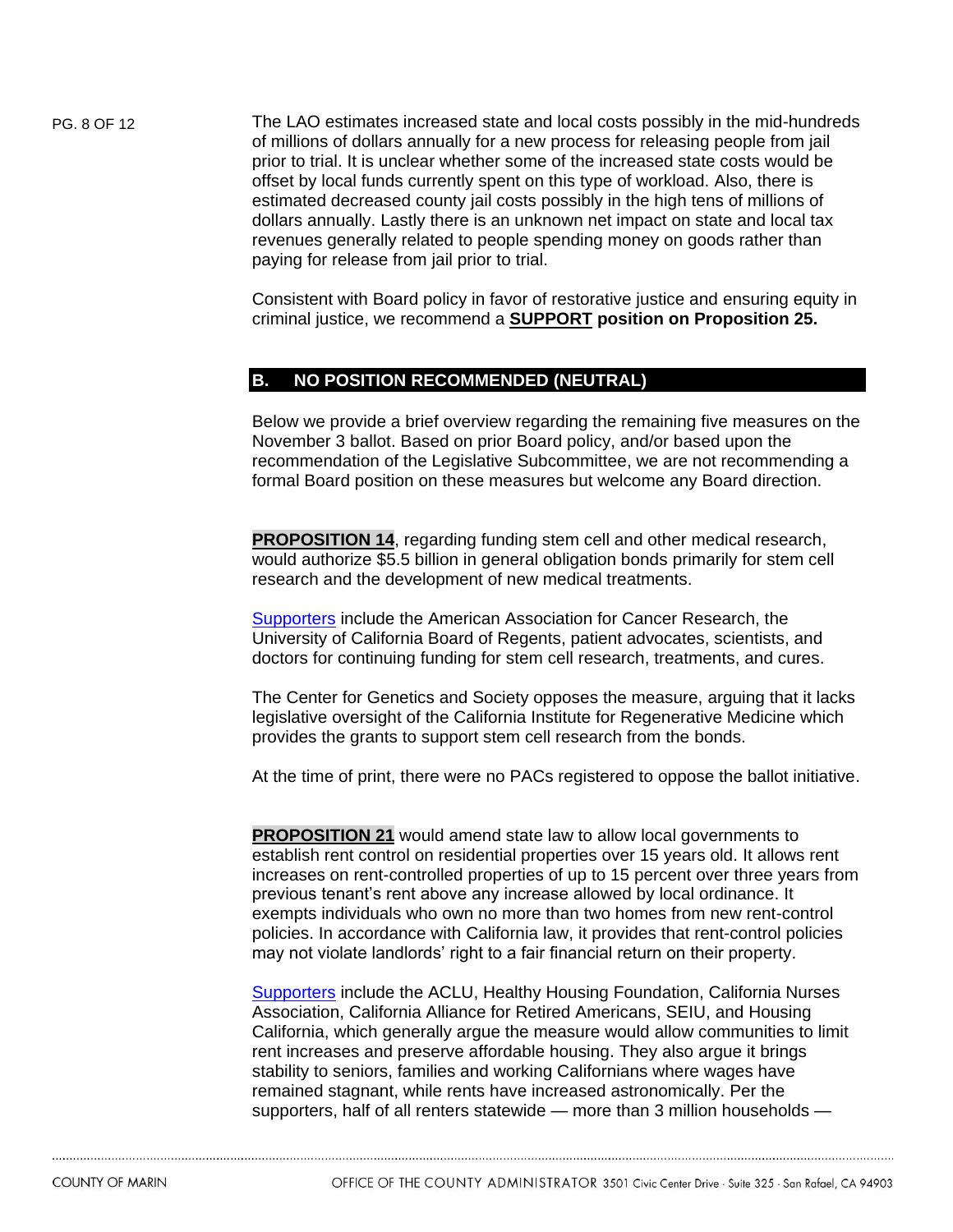PG. 9 OF 12 spend more than 30 percent of their income on rent, meeting the federal government's definition of "rent-burdened."

> [Opponents](https://noonprop21.vote/) include the California Council for Affordable Housing, California Chamber of Commerce, Howard Jarvis Taxpayers Association, California Seniors Advocates League and a number of real estate agencies, which generally argue it would make it more difficult for seniors to find affordable housing by slowing the construction of new projects and reducing the number of properties on the market to rent. Opponents also point to findings of the LAO analysis of the initiative, which noted Proposition 21 could diminish property values and result in less revenue for communities.

If communities respond to this measure by expanding their rent control laws beyond the existing protections for renters, the LAO estimates it could lead to several economic effects, including:

- some landlords selling their rental housing to new owners who would live there instead of renting;
- the value of rental housing would decline because potential landlords would not want to pay as much for these properties;
- some renters would spend less on rent and some landlords would receive less rental income; and
- some renters would move less often; for example, fewer renters would move because their rents increase.

Overall, the size of these effects would depend on how many communities pass new laws, how many properties are covered, and how much rents are limited. If communities that already have rent control expand their rules to include newer homes and single-family homes, revenue losses could be in the high tens of millions of dollars per year statewide. If many communities create new rent control rules, revenue losses could be larger. If few communities make changes, revenue losses would be minor.

Marin County Community Development Agency staff recommend support, with the following arguments:

- It increases affordability for renters in the face of a rental housing crisis;
- It prevents displacement of existing renters; and people of color are twice as likely to be facing displacement; and
- It allows local communities to adopt policies which meet their local needs.

The League of Women Voters remained Neutral, arguing that "Rent control policies are one strategy to address California's housing challenges, offer tenant protections, and prevent displacement. Rent control may be an effective shortterm solution but studies suggest that its longer-term impact may, in certain cases, stifle the building of high-density and more affordable housing."

**PROPOSITION 22** would establish different criteria for determining whether app-based transportation (rideshare) and delivery drivers are "employees" or "independent contractors." This measure would make app-based rideshare and delivery drivers independent contractors; current state law that limits the ability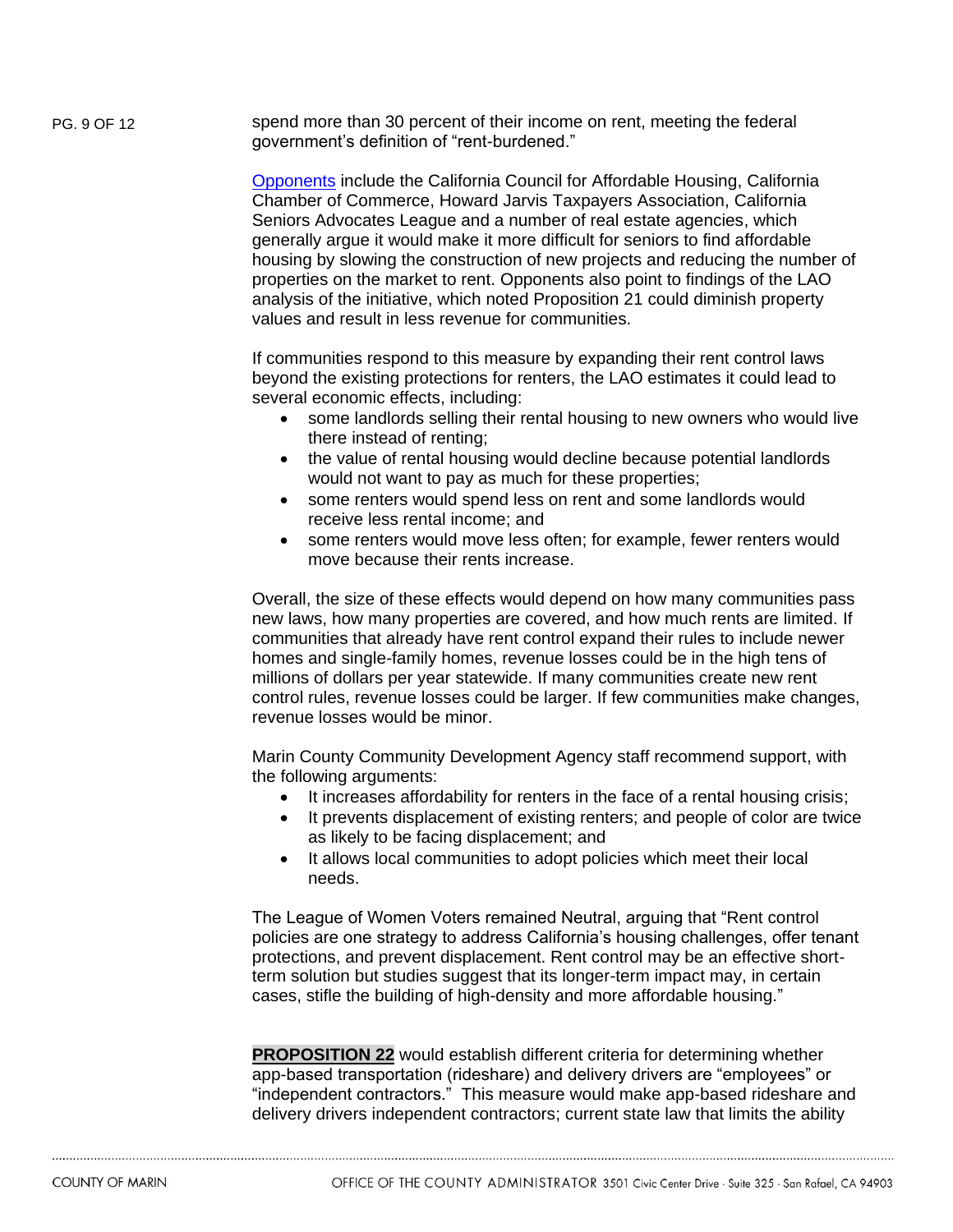PG. 10 OF 12 of companies to hire independent contractors would therefore not apply to drivers.

> Independent contractors are not entitled to certain state-law protections afforded employees—including minimum wage, overtime, unemployment insurance, and workers' compensation. Instead, companies with independent-contractor drivers will be required to provide specified alternative benefits, including: minimum compensation and healthcare subsidies based on engaged driving time, vehicle insurance, safety training, and sexual harassment policies.

> [Supporters](https://yeson22.com/coalition/) include a coalition of community, consumer, and senior advocates, as well public safety organizations, and business and taxpayer groups, which argue that recent legislation takes away the ability of app-based drivers to work as independent contractors - eliminating hundreds of thousands of jobs and threatening the availability of rideshare and food delivery services. Supporters include California Chamber of Commerce, California Small Business Association, California Peace Officers Association, California Police Chiefs Association, California State Sheriffs' Association, Uber, Lyft, and DoorDash.

They argue that Prop 22 protects the ability of app-based drivers to choose to work as independent contractors with control over where, when, how long and for who they work. Additionally, it would provide new benefits for app-based drives such as guaranteed minimum earnings and new health care benefits. Proponents also note it would save hundreds of thousands of California jobs at a time when millions are struggling to pay their bills. Lastly, it would implement strong new public safety protections such as recurring background checks of drivers and mandatory safety courses.

[Opponents](https://nooncaprop22.com/) include a broad coalition of labor organizations, state and local elected officials, and the California Democratic Party, which generally argue corporations such as Uber, Lyft, DoorDash, and Instacart refuse to follow California law that requires them to treat rideshare drivers, grocery shoppers, and other gig workers as employees.

They argue these companies have been violating the law for years, cheating workers out of basic protections, and are now being sued by California's Attorney General and City Attorneys from San Francisco, Los Angeles, and San Diego for refusing to follow the law. They argue this measure will do exactly the opposite of what it claims to do - instead of protecting drivers, this legal loophole would allow gig companies to make billions of dollars while abandoning their responsibility to pay for basic worker protections like unemployment insurance, Social Security, Medicare, and the life-saving protective equipment drivers, riders, and their families depend on to stay safe and healthy.

The LAO estimates a minor increase in state income taxes paid by rideshare and delivery company drivers and investors.

**PROPOSITION 23** would require at least one licensed physician on site during treatment at outpatient kidney dialysis clinics; authorizes Department of Public Health to exempt clinics from this requirement due to shortages of qualified licensed physicians if at least one nurse practitioner or physician assistant is on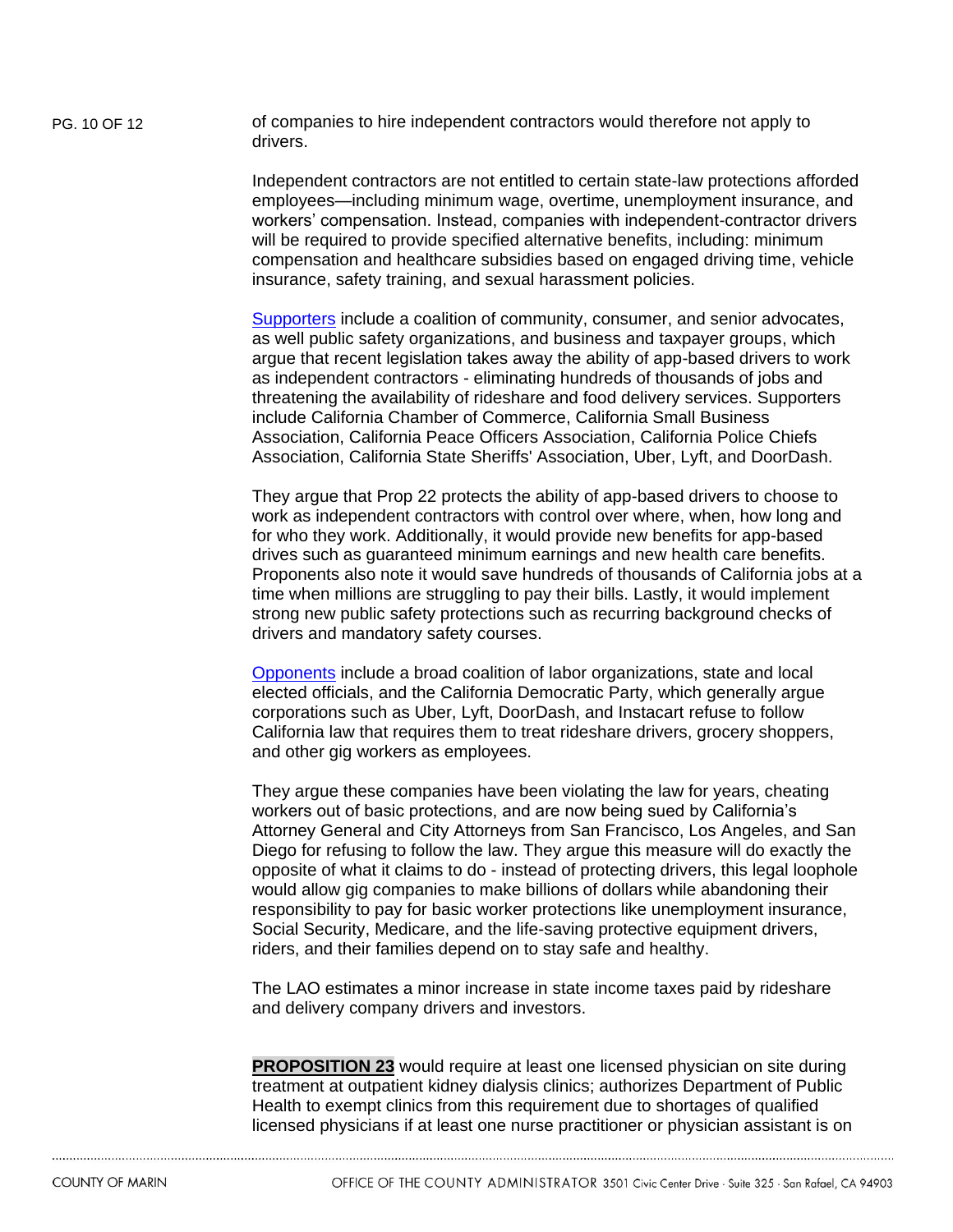PG. 11 OF 12 site. Requires clinics to report dialysis-related infection data to state and federal governments. Requires state approval for clinics to close or reduce services. Prohibits clinics from discriminating against patients based on the source of payment for care.

> [Supporters](https://www.kidneypatientsdeservebetter.com/) include SEIU-United Healthcare Workers West and the California Labor Federation that argue Prop 23 would regulate dialysis clinics and increase staff spending.

[Opponents](https://noprop23.com/) include the California Medical Association and American Nurses Association California that contend this measure would put dialysis patients' lives at risk and hurt all Californians by making patients wait longer to see their doctors and increase health care costs by hundreds of millions annually.

The LAO estimates under the measure, state Medi-Cal costs, and state and local employee and retiree health insurance costs could increase due to: governing entities negotiating higher payment rates; patients requiring treatment in more costly settings like hospitals. This scenario would lead to increased costs for state and local governments likely in the low tens of millions of dollars annually. This represents a minor increase in the state's total spending on Medi-Cal and state and local governments' total spending on employee and retiree health coverage.

**PROPOSITION 24.** regarding consumer privacy laws, would (1) change existing consumer data privacy laws, (2) provide new consumer privacy rights, (3) change existing penalties and limit the use of penalty revenues, and (4) create a new state agency to oversee and enforce consumer data privacy laws. If approved, most of this proposition would take effect in January 2023. Some portions of the proposition, such as the creation of the new state agency and requirements for developing new regulations, would go into effect immediately.

[Supporters](https://www.caprivacy.org/) include the Californians for Consumer Privacy and a number of privacy and civil society groups, which argue that Prop 24 gives consumers the power to take back control over our information from thousands of giant corporations. They argue it would do the following: create new rights to stop businesses using our sensitive personal information, including about our health or finances, or knowing and selling our location without our knowledge or consent; triple fines for collecting and selling children's private information; and it require opt-in consent in order to sell from consumers under the age of 16. Supporters also include the California Professional Firefighters, Common Sense Media, and the California State Conference NAACP.

[Opponents](https://noon24ca.org/) include ACLU California, California Small Business Association, Consumer Action, Consumer Federation of California, Californians for Privacy Now, and Media Alliance, which point out that Proposition 24 rewrites a law that took effect this year, with enforcement just having begun July 1, 2020. They argue Prop 24 rewrites that law before we know what needs to be fixed. Smaller businesses that spent billions to adapt to the brand new law will be forced to spend vast sums once more at a time that an economic slowdown threatens the survival of many California businesses. Additionally they argue, it was written behind closed doors with input from giant tech corporations that collect and